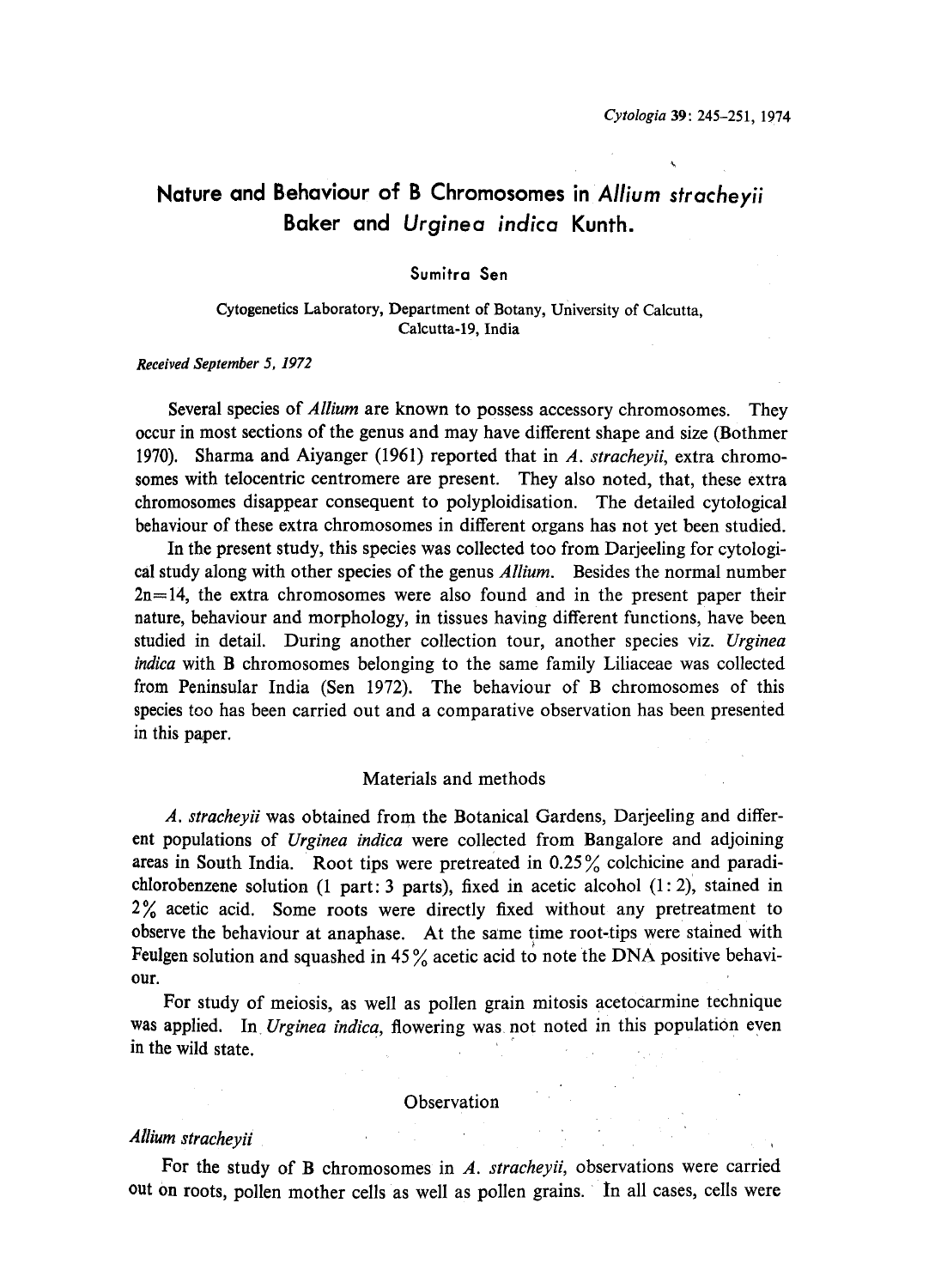

Figs. 1-6. 1-4, B chromosomes of *Allium stracheyii*. 1 and 2, somatic metaphase and anaphase respectively. 3 and 4, meiotic stages. 5 and 6. B chromosomes of *Urginea indica* of Type I and II respectively.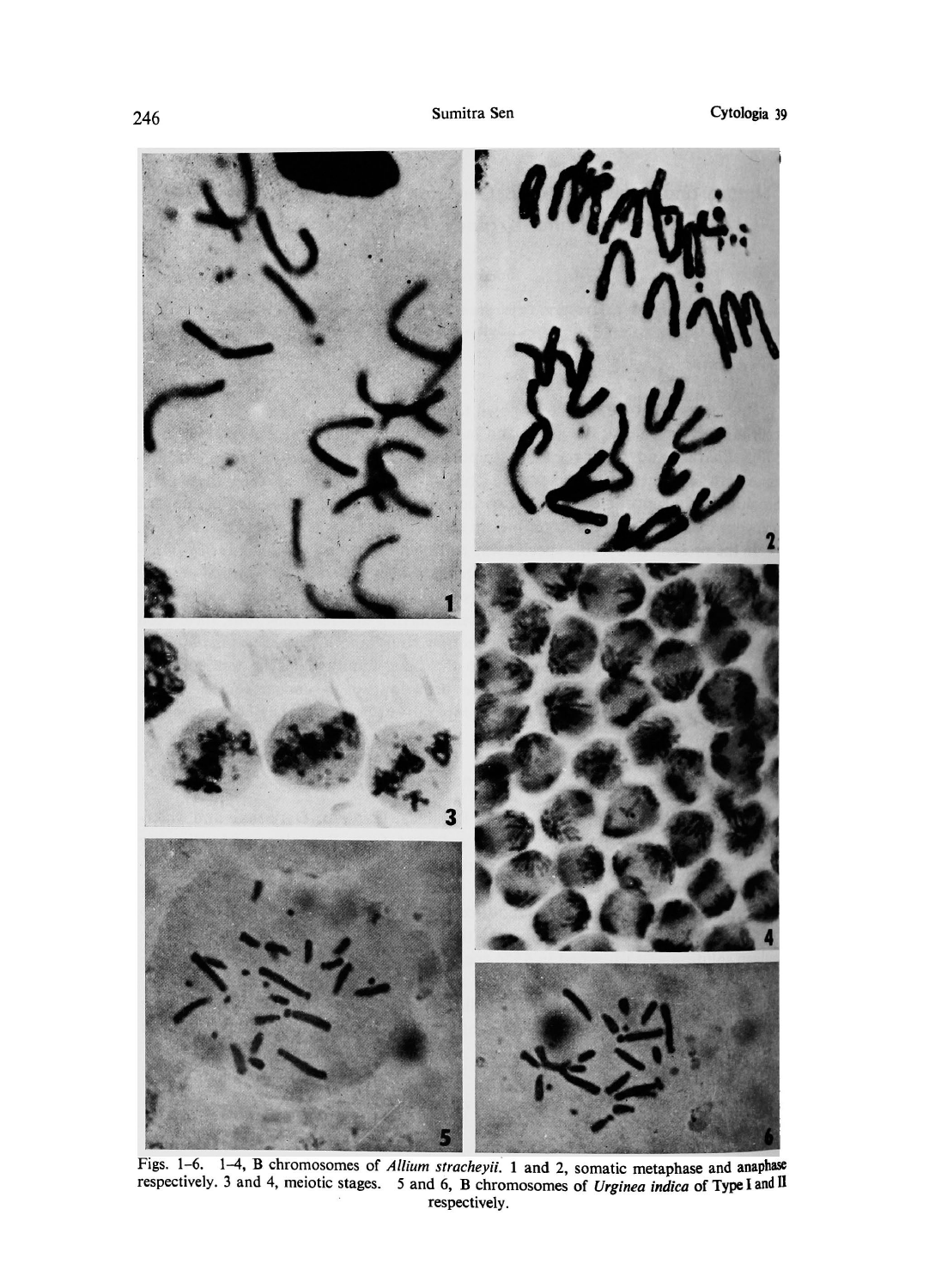found to contain variable number of Bs and as such a frequency count of B chro mosomes were carried out in all these organs (Figs. 1-4). This attempt was aimed at finding out the extent to which the B chromosomes of somatic cells persist upto the germinal line. B chromosomes are mostly acrocentric in this species, the size being 1.5  $\mu$  to 1.25  $\mu$  approx.

#### Somatic tissue

In the root-tip cells, the separation in anaphase has been found to be mostly irregular going to either of the poles in a split or unsplit conditions. Consequently, there is unequal number of Bs in daughter nuclei. In a number of cases, the chromosome number in two poles has been found to be 8 and 7 indicating that 7 Bs have undergone splitting, whereas the eighth one has gone to one of the poles, without separation. No case of lagging at the equator has been observed in the somatic cells. This may imply B chromosomes have the functioning centromere. In a large number of cells, most of the B chromosomes have been found to be as sociated together giving the appearance of stickiness, indicating their possible heterochromatic nature. The B chromosomes were not only found to be brightly stained with Feulgen solution at metaphase/anaphase stages, but the same ap pearance was observed in early prophase as well, confirming their heterochromatic constitution. Even in interphase, brightly stained bodies were observed which presumably were the B chromosomes. All these facts show, that the B chromo somes in A. stracheyii represent a condensed heterochromatic state throughout the divisional cycle.

The Table 1 would show that of the cells containing variable number of B chromosomes, a very large percentage of cells  $(32\%$  approx.) contain 6 or 7 Bs.

### Pollen mother cells

During meiosis, no bivalent formation of B chromosomes has been observed. This might be due to the absence of qualitative genes and/or in addition, the lack of homology between the different B chromosomes. Their heterochromatic nature is indicated by bright staining throughout the divisional cycle even in meiosis.

In contrast to mitosis, behaviour on the spindle of the B chromosomes in meiosis has been found to be rather different. Here in the first meiotic division, some of the B chromosomes were found to lag in a few mother cells. In fact, in about 52% of the cells (vide Table 1), one B chromosome was found lagging, whereas two chromosomes were lagging in  $36\%$  of cells. The lagging behaviour of a few B chromosome may suggest the presence of defective, though functioning centro mere. The regular behaviour of these chromosomes in the mitotic spindle as against their slightly irregular behaviour in the meiotic cells may be explained on the basis of the fact, that in meiosis, spindle formation and separation of bivalent chromo somes are quite likely guided by more subtle timing sequence as compared to the mitotic ones. Some of the B chromosomes may fail to maintain this timing cycle and so lag at the equator. It has been pointed out in a previous paper (Sharma and Aiyanger 1961) that these B chromosomes are absent in a tetraploid  $A$ . stra*cheyii.* In several other varieties of A, stracheyii, having different chromosome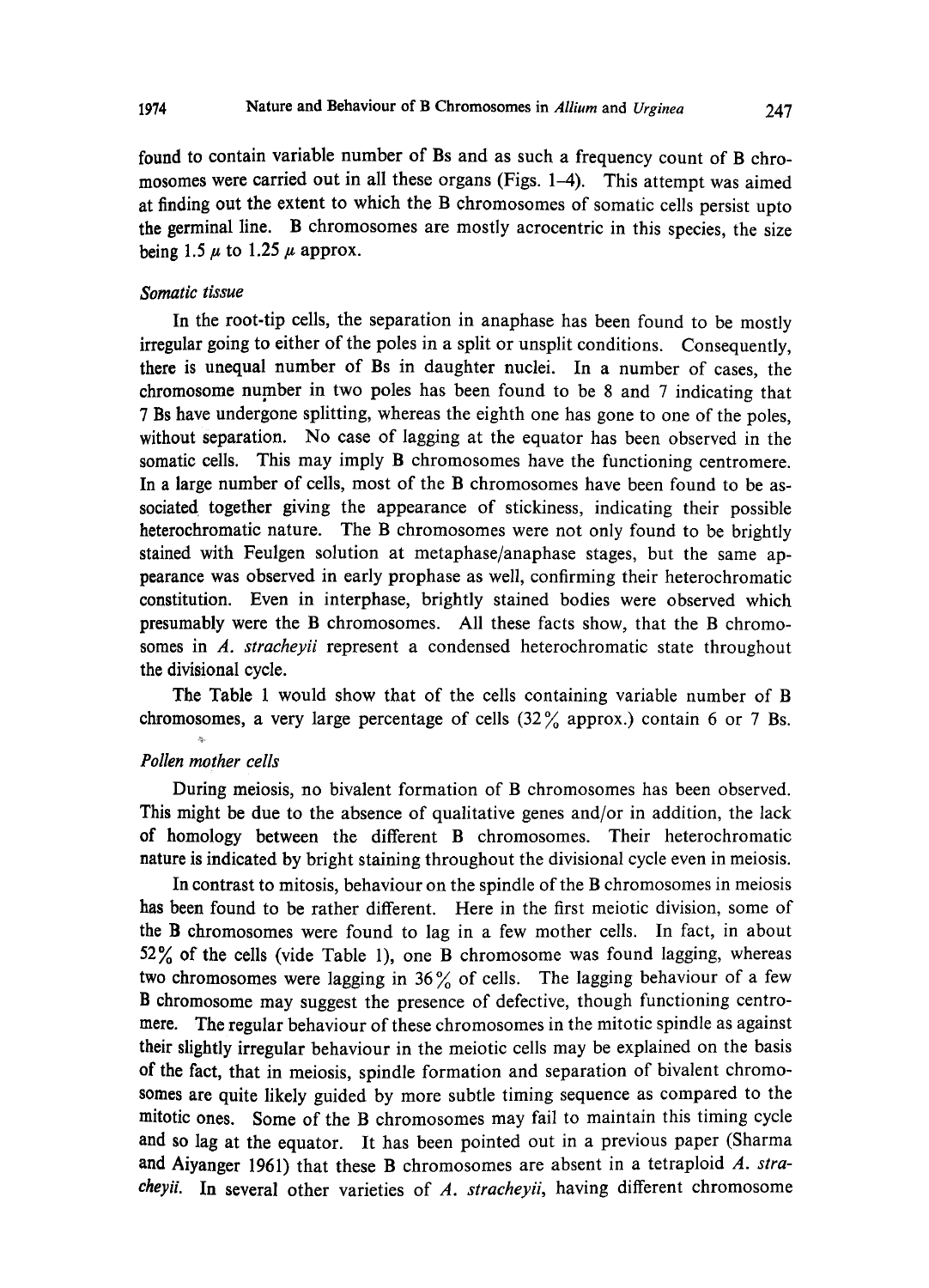number (Sen 1972) no B chromosomes were noted.

## Pollen grains

The behaviour in the pollen grains too was studied. It has been noted that the pollen grains possess B chromosomes in varying number (vide Table 1) and grains with two B chromosomes occur in highest frequency. In this connection, it is significant that, in the first division of meiosis, five B chromosomes were found

| Number<br>of Bs | Root<br>$\binom{9}{0}$ | PMC                |                    |                |                  |
|-----------------|------------------------|--------------------|--------------------|----------------|------------------|
|                 |                        | 1st div.<br>$(\%)$ | 2nd div.<br>$(\%)$ | Laggers<br>0%  | Pollen<br>grains |
|                 |                        |                    | 22                 | 52             | 8                |
| 2               |                        |                    | 32                 | 36             | 32               |
| 3               | 2.5                    | 16                 | 22                 | 8              | 16               |
| 4               | 10                     | 18                 | 13                 | 4 <sup>1</sup> | 20               |
|                 | 20                     | 26                 |                    |                | 8                |
| 6               | 32                     | 18                 | 4                  |                | 8                |
|                 | 32                     | 10                 | $\overline{2}$     |                |                  |
| 8               |                        | 8                  |                    |                |                  |
| 9               |                        | $\overline{2}$     |                    |                |                  |

|                      | Table 1. Percentage of B chromosomes of <i>Allium strachevii</i> |  |  |  |
|----------------------|------------------------------------------------------------------|--|--|--|
| in different tissues |                                                                  |  |  |  |

in maximum percentage of cells whereas majority of the cells in the second division of meiosis had either two or three B chromosomes. One B chromosome was also noted in a very high frequency of cells.

The observation of a high frequency of pollen grains containing two B chromo somes tallies well with the meiotic data. But the frequency of cells containing one B chromosome is very low as compared to those noted in the meiotic cells.

In addition to normal behaviour, irregular separation of B chromosomes in the first division of pollen grain too has been recorded. It is, therefore, expected that such cells may give rise to sperm with higher or lower number of B chromo somes.

#### Urginea indica

In this species, eight different populations were studied from southern part of India (Sen 1972). Out of these, five populations show the diploid chromosome number  $2n=20$ , two are characterised by triploid constitution having thirty chromosomes and one tetraploid with forty chromosomes has been noted in one of the populations. Detailed chromosome analysis has been carried out in all the popula tions and has been presented in the above paper .

In Type  $I = (2n = 20 + 6B)$  where B chromosomes have been noted (Figs. 5 and 6), the number has been found to be six in 90% of the cells, excepting one or two less in the rest ten percent. They are metacentric and size variations is not very marked  $(1 \mu-1.5 \mu)$ . As no flowering has been noticed in this form even in wild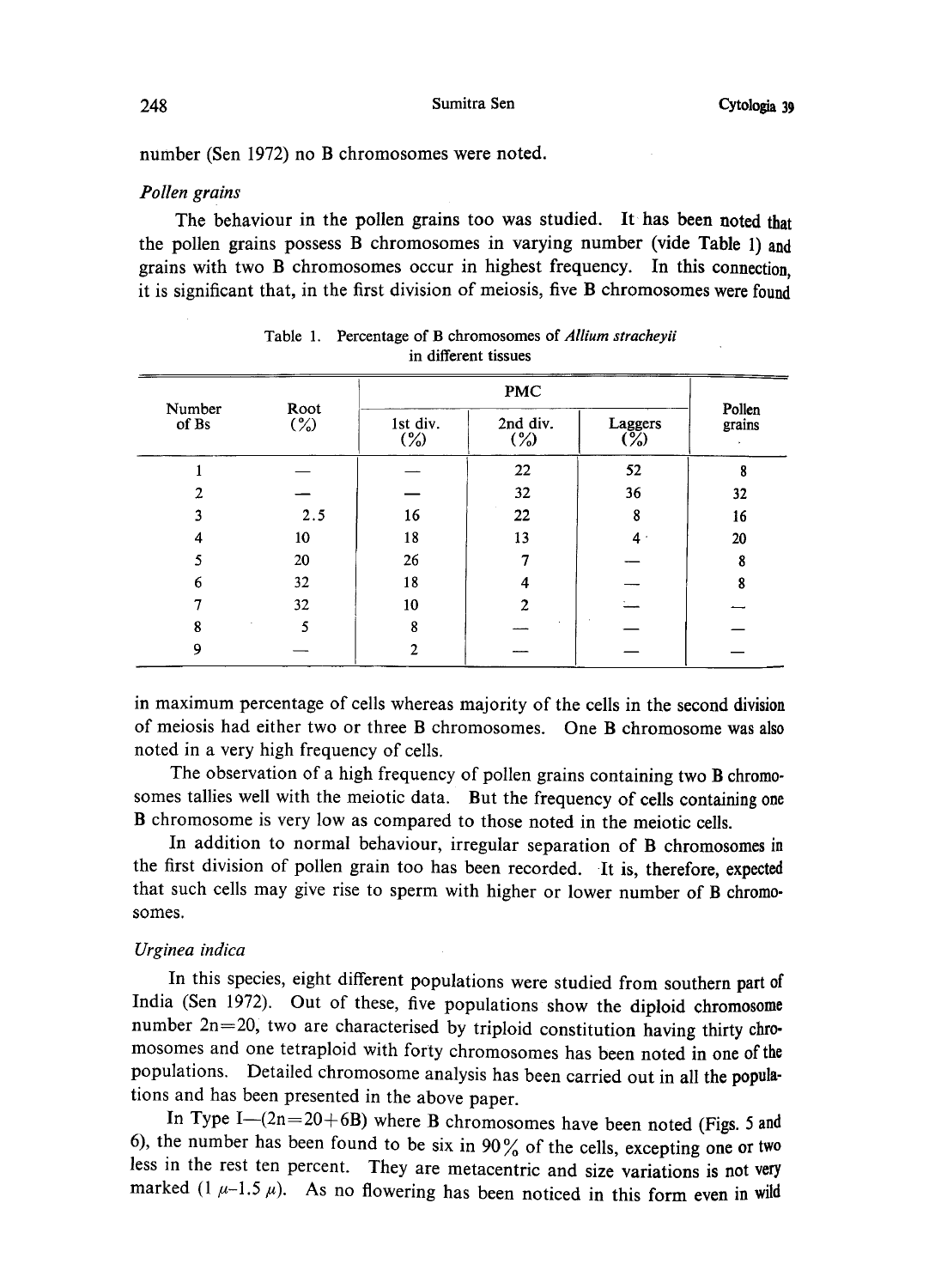state, the behaviour of B chromosomes could not be studied.

In Type II, which is also a diploid population  $(2n=20+7B)$ , seven B chromosomes have been noted (Fig. 5). They are also metacentric though size difference is absent (1  $\mu$  approx.). Frequency of cells with 7 B chromosomes is approximately 80%, the rest showing lower number of Bs. No flowering could be noted even under wild condition.

No polyploid population with B chromosomes has been observed. There are other diploid populations without any B chromosomes.

#### Discussion

The study of the nature, behaviour and function of B chromosomes, specially in Secale cereale and other members of Gramineae have been extensively carried out by Miintzing (1958, 1963, 1964, 1966, 1967). It has been shown that in several cases they are heterochromatic in nature, but their selective advantage at least in certain strains cannot be disregarded.

Battaglia (1964) published a detailed list of species showing B chromosomes in plants. Extensive literature on this aspect has been accumulated and it has been recorded that Bs are most frequent in diploids rather than in polyploids (Darlington 1956).

In species of Allium, accessory chromosomes have been reviewed by Shopova (1966; vide Fedarov 1969). Generally, two types of B chromosomes have so far been observed viz. 1) small bodies with centromere at different positions and 2) larger bodies equal to or nearly half the length of the normal chromosomes, mostly having centromere near the tip (Bothmer 1970). B chromosomes of A. stracheyii fall in the first category.

It has been observed, that both in  $\vec{A}$ . stracheyii the number of B chromosomes vary from cell to cell, and in Urginea indica, such variation though present, is com paratively less. In A. stracheyii population from Darjeeling, no plant could be observed without any B chromosome. In that case, it may be suggested that in these cases, B chromosomes confer certain amount of adaptive value to this tem perature population.

Even though several other varieties of A. stracheyii were studied, showing high chromosome number, B chromosomes could not be noted in any of them. This may be taken to indicate that tetraploids having a high tolerance range do not require the presence of Bs for adaptation. It was pointed out by Sharma and Aiyanger (1961) that induction of tetraploidy in  $A$ . stracheyii results in complete elimination of B chromosomes.

With regard to this behaviour, parallelism to some extent has been noted in Urginea indica as well. In this species, tetraploids are devoid of any B chromosomes. The absence of Bs in tetraploids may be due to the same reason as suggested for A. stracheyii.

In Urginea indica however, diploid populations without B chromosomes too have been noted. The genic constitution of such a population may have the adaptive value, not requiring to be supplemented by the B chromosomes. But in popula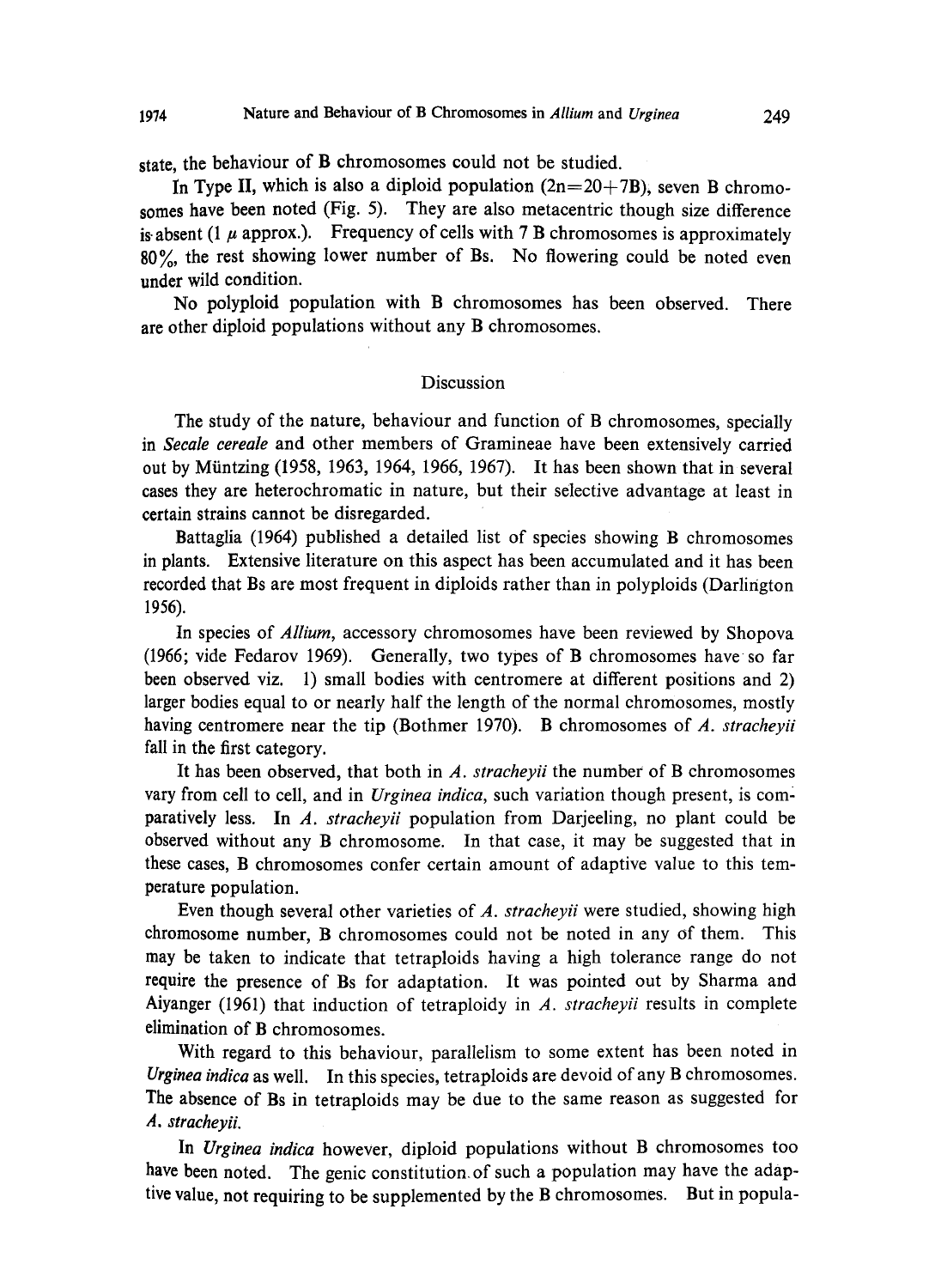tion with Bs, the existence of accessories in every individual, point to the adaptive value of such accessories, for the population concerned.

In A. stracheyii, a comparative analysis of B chromosomes in different organs shows that the frequency of B chromosomes in cells undergoing mitosis and meiosis can be correlated. This fact may be taken to indicate that there is no selective bar rier for the cells with B chromosomes to participate in the formation of pollen mother cells. But this frequency shows deviations in the pollen grains. In second meiotic division, a high frequency of cells was found to contain B chromosomes, though on the contrary in the pollen grains, the frequency has been shown to be very low. Similarly, pollen grains with high number of B chromosomes are rather rare. These data may be interpreted in terms of the fact that even though the Bs of A. stracheyii have a certain adaptive value, their selective advantage is controlled by a threshold range. With too high or too low a number of B chromosomes, there is a restriction of their dividing capacity in the pollen grain.

The mode of origin of the B chromosomes of A. stracheyii and Urgines indica is difficult to visualise. In A. porrum L., Vosa (1966) suggested the origin of subtelocentric B chromosomes from submetacentric Bs through deletion of part of a short arm. Different other mechanisms too have been suggested by various authors (vide Müntzing 1967). In case of  $A$ . stracheyii, it is significant that though diploids and polyploids have been observed, low aneuploids have not been recorded. The same is true for *Urginea indica*. It is likely that B chromosomes might have originated through deletion of euchromatic parts of duplicated individual chromosomes, which might have originated possibly through non-disjunction or triploidy. Through such an elimination of euchromatic parts of aneuploid or triploid cells, which otherwise might have disturbed the genic balance, the plants have been able to stand in competition. The retention of heterochromatic segments of such duplicated chromosomes on the other hand has enabled these plants to have a further advantage in selection. This mechanism may be considered as responsible for the origin of  $B$  chromosomes in  $A$ . stracheyii and Urginea indica.

### Abstract

The nature and behaviour of B chromosomes in Allium stracheyii and Urginea indica have been studied in detail. In  $A$ . stracheyii, a correlated analysis of their behaviour in root cells, pollen mother cells and pollen grains has been carried out. The presence of defective but functioning centromere has been suggested. The heterochromatic constitution of the Bs has been demonstrated. It has been shown that there is no selection barrier for the Bs to enter into the germinal line, though in the pollen grains, over and below a threshold, the B chromosomes are not favoured.

The selective value of B chromosomes is exhibited by their presence in every individual of the population. As in A. stracheyii, in the U. indica as well, tetra ploids are devoid of B chromosomes indicating that the adaptability conferred by Bs is not needed in tetraploids with increased tolerance range . The origin of B chromosomes has been suggested through elimination of euchromatic segments from triploids or aneuploids.